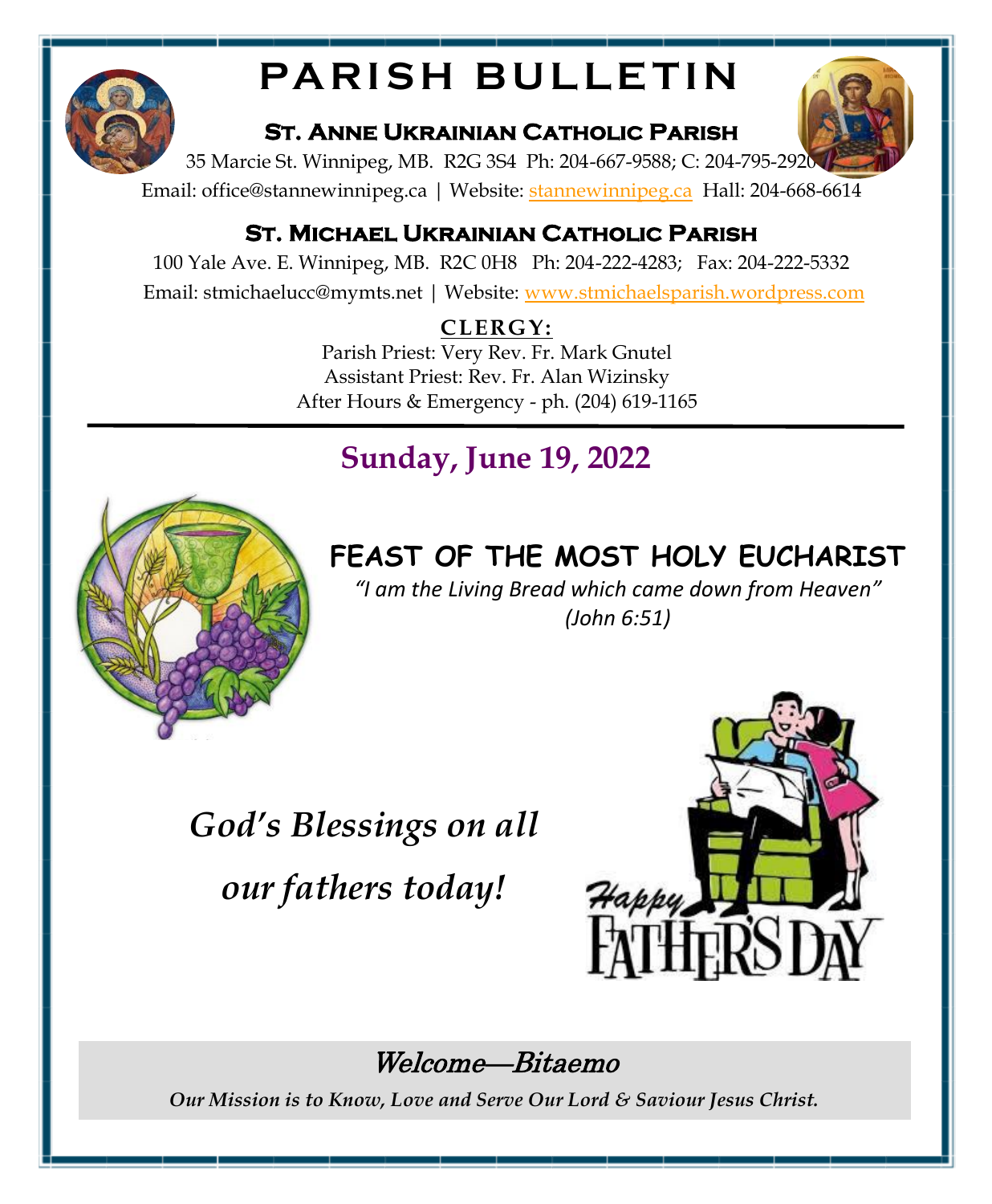| LITURGY SCHEDULE for June 18 to June 26, 2022                                                                                                                                                       |                         |                                                                                                                                                                                                                                                       |                                                        |                                                                                                                                                                                                                         |                                                   |
|-----------------------------------------------------------------------------------------------------------------------------------------------------------------------------------------------------|-------------------------|-------------------------------------------------------------------------------------------------------------------------------------------------------------------------------------------------------------------------------------------------------|--------------------------------------------------------|-------------------------------------------------------------------------------------------------------------------------------------------------------------------------------------------------------------------------|---------------------------------------------------|
|                                                                                                                                                                                                     | 10:00 a.m.              |                                                                                                                                                                                                                                                       |                                                        | Health of Lorne Woychyshyn by Anne Penonzek                                                                                                                                                                             | St. Anne                                          |
| Sat. June 18                                                                                                                                                                                        | 4:00 p.m.               |                                                                                                                                                                                                                                                       |                                                        | +Jean Shymko by IHM Lubov Nursery                                                                                                                                                                                       | St. Anne                                          |
| Sun. June 19                                                                                                                                                                                        | 9:30 a.m.<br>10:00 a.m. | <b>Most Holy</b><br><b>Eucharist</b>                                                                                                                                                                                                                  | +Jerome Evan by Grysiuk family<br>For our Parishioners |                                                                                                                                                                                                                         | St. Michael-Livestream<br>St. Anne-Livestream     |
| Fri. June 24                                                                                                                                                                                        | 10:00 a.m.              | Nativity of John<br>the Baptist                                                                                                                                                                                                                       | For our parishioners at both parishes                  |                                                                                                                                                                                                                         | St Michael & St. Anne                             |
| Sat. June 25                                                                                                                                                                                        | 4:00 p.m.               |                                                                                                                                                                                                                                                       | +Bernice Ferman - Adam Ferman & Family                 |                                                                                                                                                                                                                         | St. Anne                                          |
| Sun June 26                                                                                                                                                                                         | 9:30 a.m.<br>10:00 a.m. | <b>Christ Lover of</b><br>Humankind                                                                                                                                                                                                                   | +Julie Chabluk -by family<br>For our Parishioners      |                                                                                                                                                                                                                         | St. Michael - Livestream<br>St. Anne - Livestream |
| <b>ST. ANNE BUILDING FUND</b><br>+Michael Penonzek 15 years) by Anne Penonzek \$50                                                                                                                  |                         |                                                                                                                                                                                                                                                       |                                                        | ST. ANNE PERTUAL LIGHT-June 19-25th<br>+Walter Werbicki (11 years) from Marilyn & Bob Bird                                                                                                                              |                                                   |
| <b>Sunday Collections &amp; Donations</b><br><b>St. Michael Parish</b><br>Week ending June 12, 2022 - \$782<br><b>St. Anne Parish</b><br>Week ending June 12, 2022 - \$1019.50<br><b>THANK YOU!</b> |                         |                                                                                                                                                                                                                                                       |                                                        | <b>St. Anne Offertory Counters:</b><br>June 19: Connie Cox, Marilyn Bird, Jeannette Golletz<br>June 26: Anne Penonzek, Janet Sochasky, Lillian<br>Cherwick<br><b>St. Michael EPISTLE READERS</b>                        |                                                   |
| <b>PARISH COUNCIL MEETINGS</b><br><b>St. Michael Parish</b><br>Monday, June 20 at 7:00 p.m.<br><b>St. Anne Parish</b>                                                                               |                         |                                                                                                                                                                                                                                                       |                                                        | Sunday, June 19 - Laryssa Kawaler<br>Sunday, June 26 - Nathan/Sofia Polakoff<br><b>St. Michael ROSARY LEADERS</b><br>Sunday, June 19 - Joanne Tanchuk<br>Sunday, June 26 - Rose Jansen                                  |                                                   |
| Thursday, June 30 at 7:00 p.m.                                                                                                                                                                      |                         |                                                                                                                                                                                                                                                       |                                                        | <b>GREEN HOLIDAYS &amp;</b>                                                                                                                                                                                             |                                                   |
| strength. Rest In Peace Phil.                                                                                                                                                                       |                         | Liz and Gene Happychuk wish to<br>thank all our kind St. Michael's Family<br>for the many cards, emails, phone<br>calls and verbal offerings of sympathy<br>on the death of my brother Phil<br>Kereliuk. Your kindness gives us comfort and<br>father |                                                        | <b>CEMETERY BLESSINGS</b><br>Tuesday, June 21<br>6:00pmTranscona Cemetery - Meet by cross near<br>soldiers memorial<br>6:45 pm Green acres - Meet by<br><b>Wednesday, June 22</b><br>6:00 pm Glen Eden - Meet at crypts | Garden of Gethsemane Statue                       |
| is someone<br>you look up<br>to no matter<br>how tall you grow                                                                                                                                      |                         | in entrance<br>6:45 pm. Holy Family - Meet at<br>entrance                                                                                                                                                                                             |                                                        |                                                                                                                                                                                                                         |                                                   |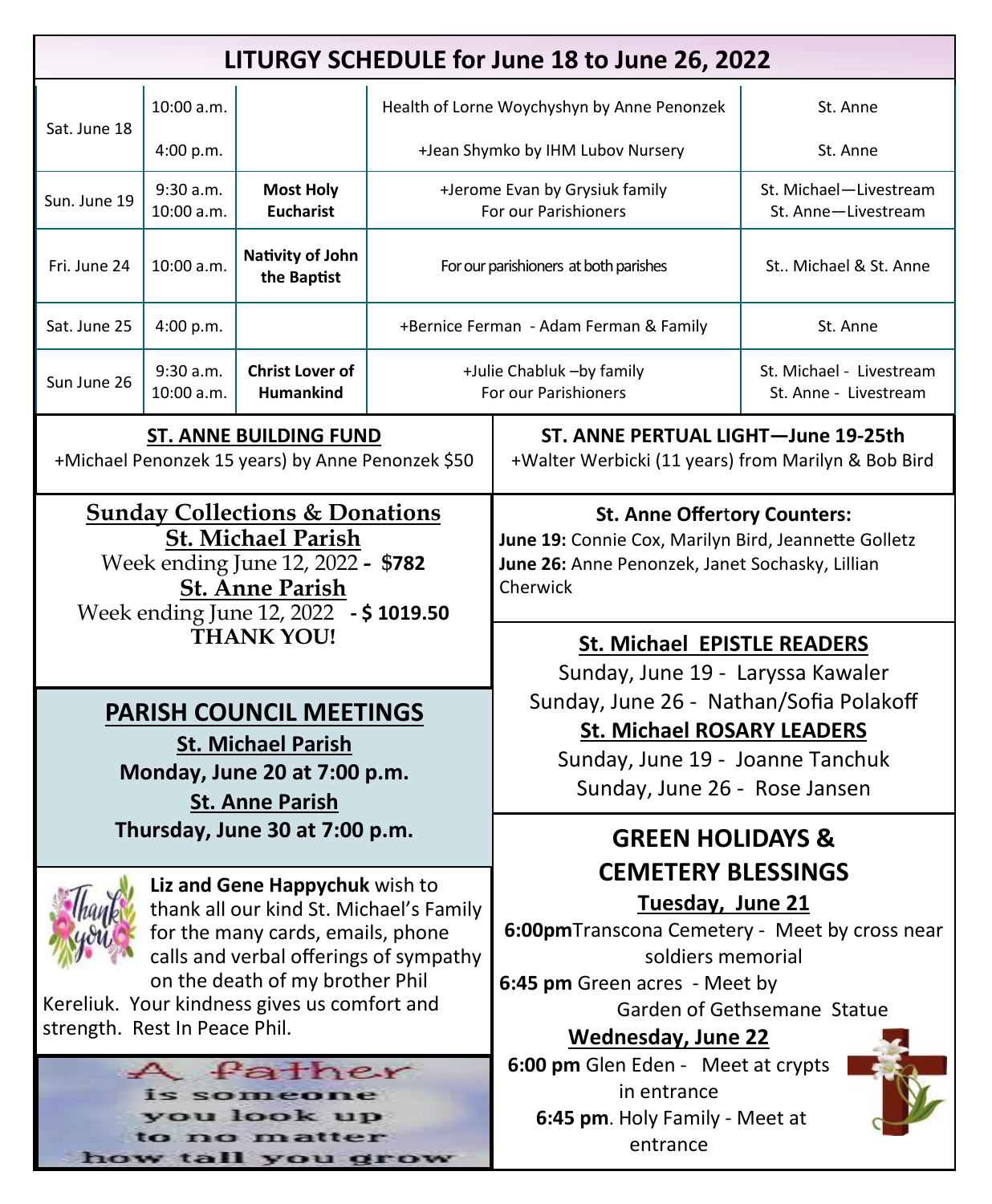**GOSPEL REFLECTION: John 6: 48-54** God offers his people abundant life, but we can miss it. What is the *bread of life* which Jesus offers? It is first of all the life of God Himself -- life which sustains us not only now in this age but also in the age to come. The Rabbis said that *the generation in the wilderness have no part in the life to come.* In the Book of Numbers it is recorded that the people who refused to brave the dangers of the promised land were condemned to wander in the wilderness until they died. The Rabbis believed that the father who missed the promised land also missed the life to come. When Jesus offers us real life He brings us into a new relationship with God, a relationship of trust, love, and obedience. And He offers us real life which last forever, a life of love, fellowship, communion, and union with the One who made us in love to be Him forever. To refuse Jesus is to refuse eternal life, unending life with the Heavenly Father. To accept Jesus as the *bread of heaven* is not only life and spiritual nourishment for this world but glory in the world to come. Do you accept Jesus as the *bread of life?*



## **Meditation:**

"*Lord Jesus, You are the Living Bread which sustains me in this life. May I always hunger for the bread which comes from heaven and find in it the nourishment and strength I need to love and serve You wholeheartedly. May I always live in the joy, peace, and unity of the Father, Son, and Holy Spirit, both now and in the age to come".* 



**TODAY IS FATHER'S DAY** *-* We join our hearts together to thank God for giving us our dads for their love and protection. Today, in a special way, let us be grateful for:

- *Our fathers, by birth or adoption, who love us and support us through life.*
- *Our Church leaders, who take on the paternal role of guiding us through life.*
- *And God our Father, who will always teach justly and grant us boundless mercy*

And to those who have lost their fathers to the Lord, let us recall his memory, his smile & kind words and may they find eternal rest and happiness in the arms of our Lord. Our fathers are God's special gift to us—let us treasure this gift today and always. *At this time we extend our love and prayers to our spiritual fathers, Fr. Mark & Fr. Alan and ask that our Lord will bless them with special graces and an abundance of good health.*

**HAPPY FATHER'S DAY - On this special Day, May God Grant all our "Dads" & our "Spiritual Fathers" - Many Happy Years!** *Многая літа!*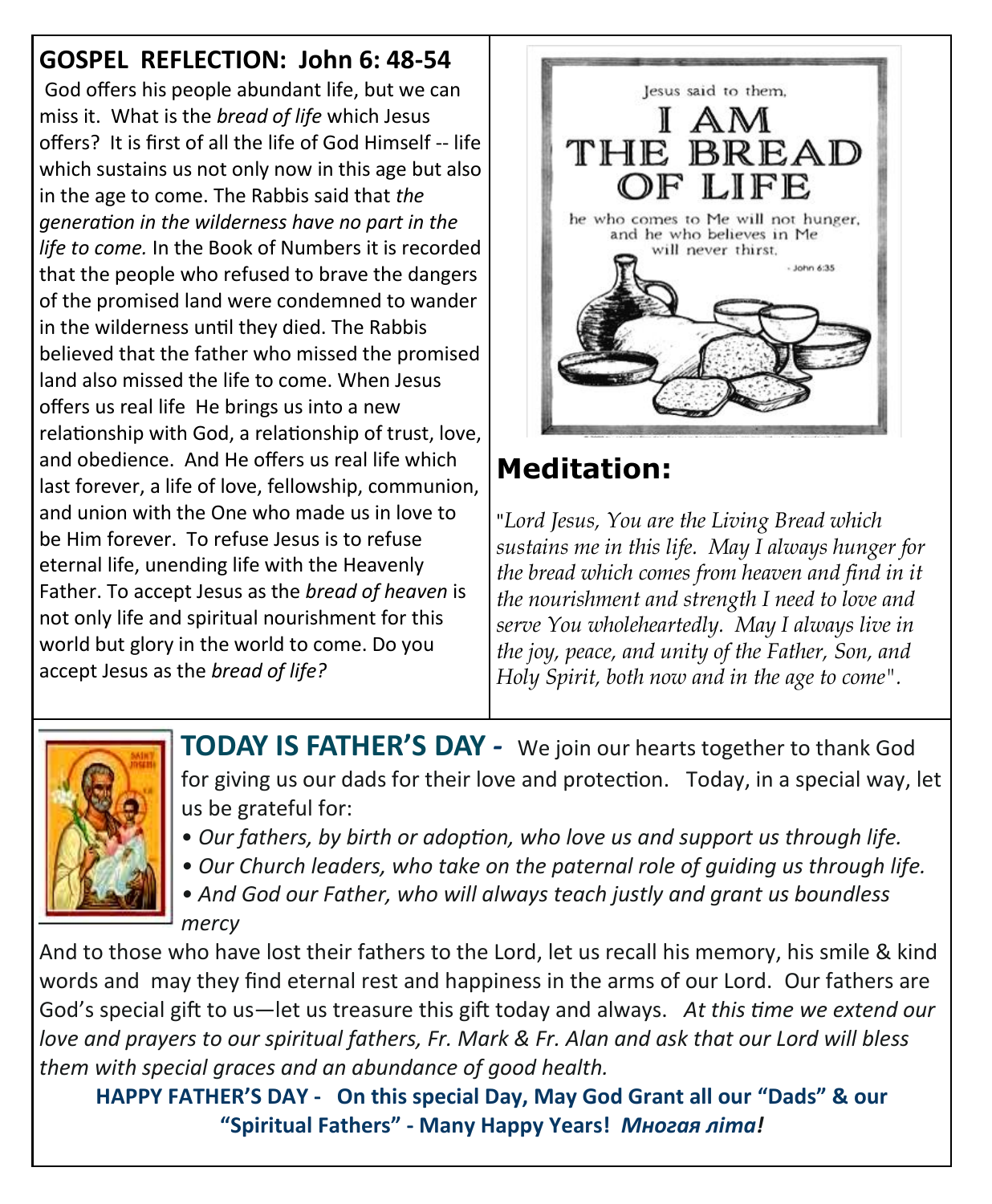

We wish to extend our congratulations to **Olivia Remarchuk and Ian Wall** who received the precious Body & Blood of Jesus last Sunday. It was a beautiful and special day for the children and their families. We pray that this day will be the beginning of a growing and lasting relationship with Jesus.

**We would like to extend a big thank you to the parent**s for fulfilling their Christian obligation by bringing their child to Catechism and for their support throughout the past year.

**Also a big thank you to Marian Polakoff** who prepared the children so well throughout the year and for the beautiful reception she organized with the help of the Catechism parents. You made this a very special and joyous day for the children and their families.

**To the UCWLC** for their help and support & the lovely gifts as well as to **the Knights of Columbus** for the rosaries they provided to the children.



#### **VACATIONING WITH GOD**

As the summer holidays approach, most of us are looking forward to some rest and relaxation and a break from our usual hectic schedule. But we should remind ourselves not to take a vacation from God , the church or from prayer . It is also important to remember the financial obligations to your parish over the summer months. For your convenience Pre-Authorized Donations offers a simple, safe and easy method of

preauthorized payment as a donation option. If you would like to sign up, please pick up a form from the church entrance, attach a void cheque and place it in the collection basket. Or bring it to the office or email directly to you parish. **Please continue to be good stewards.** 

| The St. Anne & St. Michael Parishes Insurance is<br><b>Due</b><br>St. Anne Parishioners please use the grey colored<br>Insurance Expense envelope found in your envelope boxes.<br>St. Michael Parishioners please use any envelope in your<br>envelope box but please clearly mark it as Insurance<br>Expense. We kindly ask for your financial support toward | The St. Michael's Villa Board is seeking<br>people interested in participating as a<br>member of the Board. The Board primarily<br>consists of parishioners of St Michael's<br>Ukrainian Catholic Parish plus 2 Villa<br>residents. The Board provides direction to<br>the management company in regard to the<br>operations and maintenance of the building<br>as well as setting policy. Meetings are once a<br>month and are typically completed within an<br>hour. Please contact Mark Brooker in church<br>or at 204 668-8637. |
|-----------------------------------------------------------------------------------------------------------------------------------------------------------------------------------------------------------------------------------------------------------------------------------------------------------------------------------------------------------------|-------------------------------------------------------------------------------------------------------------------------------------------------------------------------------------------------------------------------------------------------------------------------------------------------------------------------------------------------------------------------------------------------------------------------------------------------------------------------------------------------------------------------------------|
| <b>ST. MICHAEL'S UCWLC</b> are accepting donations of<br>baby articles for Villa Rosa. Some examples are<br>diapers, wipes, blankets, clothing, soothers etc.<br>There is a box set up in the foyer to put the items<br>in.                                                                                                                                     |                                                                                                                                                                                                                                                                                                                                                                                                                                                                                                                                     |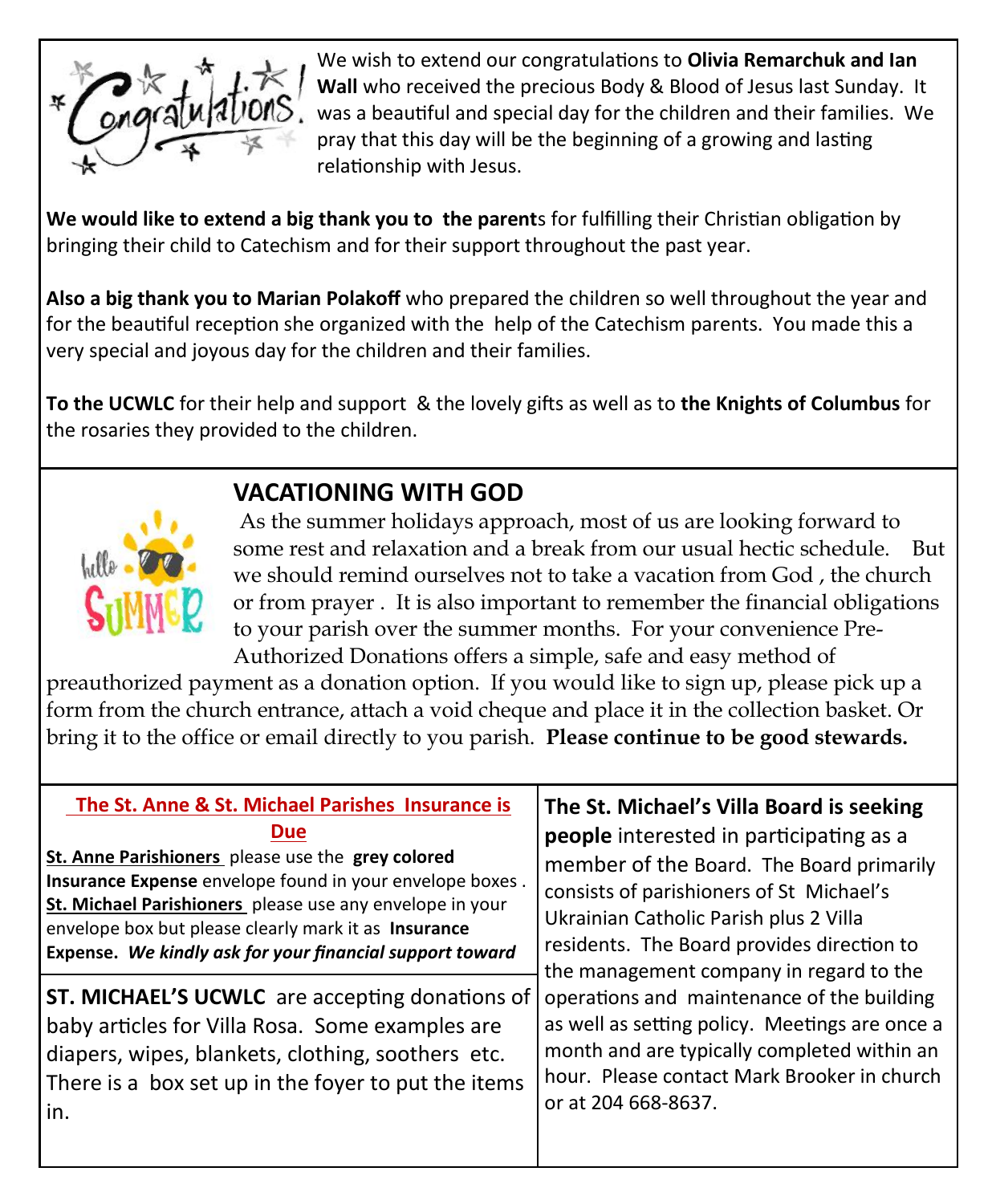| Seeking a St. Anne Parish Volunteer to<br><b>VOLUNTEERS</b><br>step forward and coordinate the use of<br>the Parish Hall for parishioners group<br>and private functions. The coordinator<br>would liaise with parishioners to<br>arrange scheduling and arrange opening and closing of<br>the facilities for the functions. Various functions<br>might include showers, birthdays, anniversaries held<br>by parishioners in the St. Anne facilities. Contact the<br>office if you are interested in serving your community. | <b>St. Anne Knights of Columbus Ukraine</b><br><b>Newcomers Collection We are NOT accepting</b><br>donations of clothing or furniture at this time.<br>What are we accepting:<br><b>NEW pillows</b><br>1.<br>2.<br><b>Toasters</b><br>$\overline{3}$ .<br><b>French Presses</b><br>4.<br>Cutlery<br>5.<br>Laundry Soap (Small)<br>6.<br>Rice<br>7.<br>Pasta<br>8.<br><b>Buckwheat</b><br>9.<br>Oatmeal |  |
|------------------------------------------------------------------------------------------------------------------------------------------------------------------------------------------------------------------------------------------------------------------------------------------------------------------------------------------------------------------------------------------------------------------------------------------------------------------------------------------------------------------------------|--------------------------------------------------------------------------------------------------------------------------------------------------------------------------------------------------------------------------------------------------------------------------------------------------------------------------------------------------------------------------------------------------------|--|
| Looking for a volunteer to update the St. Anne                                                                                                                                                                                                                                                                                                                                                                                                                                                                               | 10. Sugar/Honey                                                                                                                                                                                                                                                                                                                                                                                        |  |
| historical record!                                                                                                                                                                                                                                                                                                                                                                                                                                                                                                           | 11. Coffee (instant)                                                                                                                                                                                                                                                                                                                                                                                   |  |
| The St. Anne website has a historical record which has not                                                                                                                                                                                                                                                                                                                                                                                                                                                                   | 12. Black tea                                                                                                                                                                                                                                                                                                                                                                                          |  |
| been updated since 2009 and is in need of updating to                                                                                                                                                                                                                                                                                                                                                                                                                                                                        | 13. Pasta Sauce                                                                                                                                                                                                                                                                                                                                                                                        |  |
| reflect the many events and activities, renovations, etc.                                                                                                                                                                                                                                                                                                                                                                                                                                                                    | 14. Flour                                                                                                                                                                                                                                                                                                                                                                                              |  |
| which have occurred in the years that have followed. Please                                                                                                                                                                                                                                                                                                                                                                                                                                                                  | 15. Salt/pepper                                                                                                                                                                                                                                                                                                                                                                                        |  |
| contact the office if you are able to help! https://                                                                                                                                                                                                                                                                                                                                                                                                                                                                         | 16. Canned meat/fish                                                                                                                                                                                                                                                                                                                                                                                   |  |
| stannewinnipeg.ca/about-us/history-of-st-anne/                                                                                                                                                                                                                                                                                                                                                                                                                                                                               | 17. Shampoo/conditioner                                                                                                                                                                                                                                                                                                                                                                                |  |
| <b>IHM LUBOV NURSERY SCHOOL 35 MARCIE STREET</b>                                                                                                                                                                                                                                                                                                                                                                                                                                                                             | 18. Body wash                                                                                                                                                                                                                                                                                                                                                                                          |  |
| Nursery School Spots Available for Time for Two's Parent/                                                                                                                                                                                                                                                                                                                                                                                                                                                                    | 19. Dish soap                                                                                                                                                                                                                                                                                                                                                                                          |  |
| Child Class for the 2022-2023 Time for Two's is a program                                                                                                                                                                                                                                                                                                                                                                                                                                                                    | Thank you for your generosity!                                                                                                                                                                                                                                                                                                                                                                         |  |
| for children age 2, accompanied by their caregivers,                                                                                                                                                                                                                                                                                                                                                                                                                                                                         | <b>ST. ANNE'S PARISHIONERS</b> - are all welcome                                                                                                                                                                                                                                                                                                                                                       |  |
| where together they participate in the activities. The Time                                                                                                                                                                                                                                                                                                                                                                                                                                                                  | to share their God given talents and spiritual                                                                                                                                                                                                                                                                                                                                                         |  |
| for Two's experience is the first level of our program in                                                                                                                                                                                                                                                                                                                                                                                                                                                                    | gifts by joining <b>THE VISITATION TEAM.</b> Each                                                                                                                                                                                                                                                                                                                                                      |  |
| what may become your child's first of three years at                                                                                                                                                                                                                                                                                                                                                                                                                                                                         | of you should use whatever gift you have                                                                                                                                                                                                                                                                                                                                                               |  |
| Immaculate Heart of Mary Lubov Nursery School                                                                                                                                                                                                                                                                                                                                                                                                                                                                                | received to serve others [1 Peter 4:10]                                                                                                                                                                                                                                                                                                                                                                |  |
| (Sadochok). It is a time that focuses on socialization with                                                                                                                                                                                                                                                                                                                                                                                                                                                                  | Co-ordinated by: Gloria Harlow-Bibby                                                                                                                                                                                                                                                                                                                                                                   |  |
| children of their own age and a place where they can start                                                                                                                                                                                                                                                                                                                                                                                                                                                                   | If you need more information about the Team                                                                                                                                                                                                                                                                                                                                                            |  |
| playing interactively together.                                                                                                                                                                                                                                                                                                                                                                                                                                                                                              | or about starting date please contact: 204-                                                                                                                                                                                                                                                                                                                                                            |  |
| ST. ANNE & ST. MICHAEL PARISHES are accepting<br>donations toward Ukrainian Humanitarian Relief<br>100% of the funds will be sent to the Ukr. Catholic<br>Archeparchy who will forward it on to the<br>appropriate agency. Tax receipts will be issued by the<br>Parish for donations \$20 and over.                                                                                                                                                                                                                         | 633-4956 or glowhb@mymts.net<br><b>The Welcome Home</b> is in need of your help again.<br>We are in need of f non perishables<br>for our weekly Wednesday morning<br>hamper program. . We are also in<br>need of volunteers to help out on<br>our family nights with setting up,                                                                                                                       |  |
| Spring Fundraiser 50/50 St. Michael's UCWLC                                                                                                                                                                                                                                                                                                                                                                                                                                                                                  | serving and cleaning up afterwards. If you can help                                                                                                                                                                                                                                                                                                                                                    |  |
| Spring Forward 50/50 Draw will take place on                                                                                                                                                                                                                                                                                                                                                                                                                                                                                 | one Thursday a month that would be greatly                                                                                                                                                                                                                                                                                                                                                             |  |
| C                                                                                                                                                                                                                                                                                                                                                                                                                                                                                                                            | appreciated.                                                                                                                                                                                                                                                                                                                                                                                           |  |

Sunday, June 19, 2022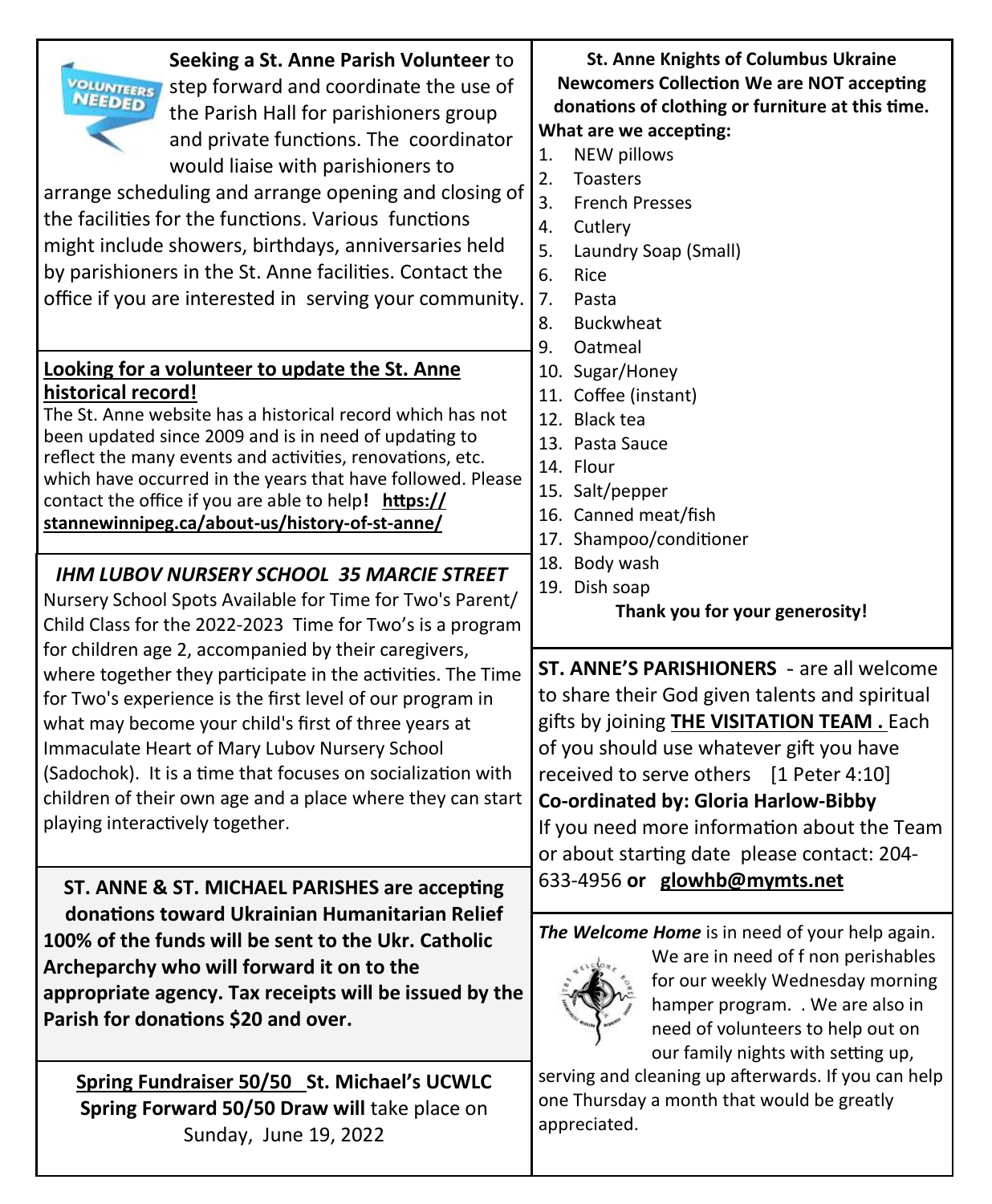| BURARIES FOR THE 2022-2023 ACADEMIC YEAR                                                                                   | <b>UCC-MPC CALL OUT FOR MENTORS</b>           |
|----------------------------------------------------------------------------------------------------------------------------|-----------------------------------------------|
| The Canon Luhovy Assembly Ukrainian Educational Founda-                                                                    | Make a connection!! The Mentor Pro-           |
| tion is pleased to announce that seven bursaries of \$300                                                                  | gram matches mentors with Ukrainian           |
| each are available to Ukrainian Catholic students, seminari-                                                               | newcomers who need someone to help            |
| ans and religious sisters, of the Archeparchy of Winnipeg,                                                                 | them with various tasks associated with       |
| who attend post-secondary institutions, seminaries and pri-<br>vate Catholic secondary schools. The 2022 "Bursary Applica- |                                               |
| tion Form" is attached for your use https://                                                                               | starting life in a new country. This could    |
| stannewinnipeg.ca/2017/07/31/news-events/yo. Please                                                                        | involve providing rides to appointments,      |
| return completed Bursary Application forms to "Canon                                                                       | helping to arrange for a new phone plan,      |
| Luhovy Assembly Ukrainian Educational Foundation, 115                                                                      | learning how to use the bus, opening a        |
| Regatta Rd., Winnipeg, MB R2G 2Y7", no later than Sept. 30,                                                                | bank account, or getting advice on any-       |
| 2022. Should you have any questions or require more infor-                                                                 | thing from activities to where to shop. If    |
| mation, please call Leonard Mariash at 204-668-4358 or                                                                     | you are interested in being a mentor,         |
| email at Imariash@mymts.net.                                                                                               | please complete this form: https://           |
|                                                                                                                            | docs.google.com/forms/                        |
| Canon Luhovy Assembly #0374 is hosting a<br><b>Social Gathering Wind-up</b>                                                | de/1FAIpQLSfil6Sp1VdgT9LGo4PzXVqyx6           |
| Calling all Members & Widow's of past members                                                                              |                                               |
| Tuesday June 28/22,                                                                                                        | nihun93P9toK0IGhjl3ZBddw/viewform             |
| St. Nicholas Ukr. Catholic Parish                                                                                          |                                               |
| 737 Bannerman Ave.                                                                                                         | Many families have arrived to our city        |
| Moleben Service at 7 pm.                                                                                                   | so many more families are in need of our      |
| Light Lunch served,                                                                                                        | help, for housing, jobs, transportation,      |
| Tickets are \$15.00                                                                                                        | etc. please offer your assistance.            |
| RSVP Monday June 27/22                                                                                                     |                                               |
| For tickets contact SK. Peter @ 204-632-0484 or SK Isa-                                                                    | WE NEED DRIVERS. James Rogowsky is            |
| dore @ 204-694-7810 or SK Mark @ 2040668-8637 or<br>SK Bill @ 204-334-3324.                                                | helping to arrange drivers on a regular       |
|                                                                                                                            | basis or occasionally. Please contact him     |
|                                                                                                                            | at +1 (204) 226-8165.                         |
| Ukrainian Park Catholic<br>Children's Camp presents                                                                        |                                               |
|                                                                                                                            |                                               |
|                                                                                                                            | <b>VOLUNTEERS NEEDED For Ukrainian Ref-</b>   |
|                                                                                                                            | ugee Program. Visit the website Manito-       |
|                                                                                                                            | ba for Ukraine or UCC Manitoba. Face-         |
|                                                                                                                            | book pages are also very information.         |
|                                                                                                                            |                                               |
|                                                                                                                            | <b>UNF Club requires volunteers:</b> Call out |
|                                                                                                                            | to our Ukrainian Canadian community!          |
| ALL FAMILIES ARE INVITED!<br>JOIN US FOR A DAY OF FUN OUT AT                                                               | We need help with transportation of           |
| IMMACULATE CONCEPTION PARISH IN COOKS CREEK!                                                                               | families to our warehouse during the day!     |
| DIVINE LITURGY   BBQ LUNCH   KIDS GAMES                                                                                    | Please text (204) 914-4696 if you are         |
| <b>JULY 9, 2022, 10AM - 4PM</b><br>RSVP ONLINE AT ARCHEPARCHY.CA                                                           | available to help!                            |
| (CHILDREN'S CAMP UNDER MINISTRIES)<br>204.859.3025   CHILDRENSCAMP@ARCHEPARCHY.CA                                          |                                               |
|                                                                                                                            |                                               |

T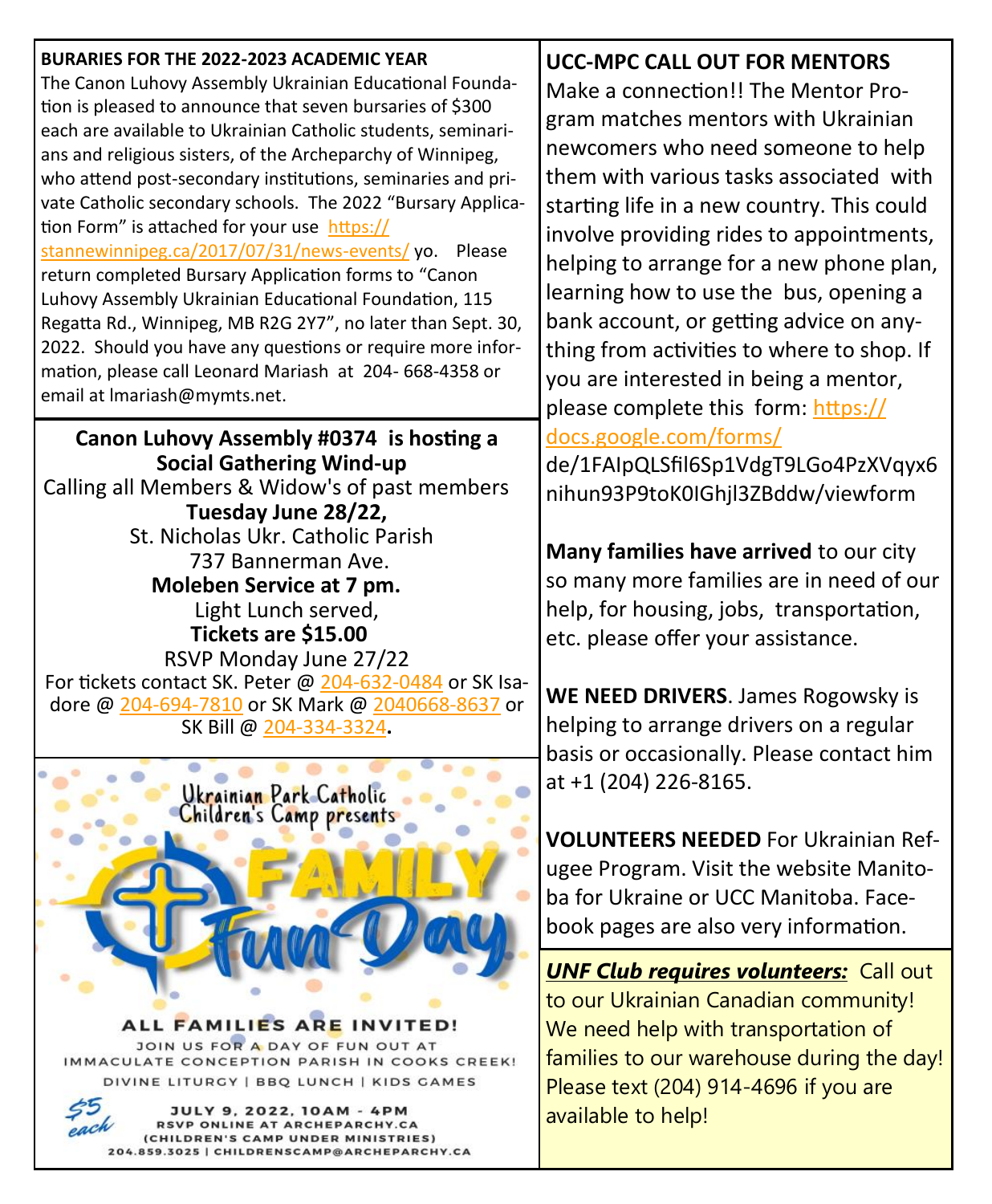## Holy Family Home Auxiliary presents: **Zero Calorie Fundraising "Dinner"** 50/50 Draw

Buy your tickets TODAY: www.fundingchange.ca/holy-family-home-auxiliary



or at Lubov SSMI Foundation, 1085 Main St, 204-942-0443 Draw date: July 2, 2022

Since we've been unable to hold our Ladies' Night Out Dinner over the last couple of years, we are holding a 50/50 draw instead to help with the lost fundraising revenue! No Dinner, Zero Calories! Proceeds raised will be dedicated to supporting resident programs and the purchase of specialized equipment and furnishings.

#### THE BLESSED VELYCHKOVSKY **NATIONAL MARTYR'S SHRINE-FEASTDAY**



#### **PRAYING FOR UKRAINE**

#### **Sunday, June 26, 2022**

6:30 pm Moleben in Honour of Blessed Velychkovsky With guest Homilist-Fr. Mykhaylo Khomitskyy **Followed by a Rosary Procession-Praying for Ukraine** 

#### **Monday, June 27, 2022**

| $9:00$ am | <b>Divine Liturgy (English/Ukrainian)</b>                                                    |                                                                                             |  |  |  |  |
|-----------|----------------------------------------------------------------------------------------------|---------------------------------------------------------------------------------------------|--|--|--|--|
| 10:30     | <b>Rosary Meditation-Anointing</b>                                                           |                                                                                             |  |  |  |  |
|           | <b>Panahyda (Service for the Deceased)</b><br>Lunch                                          |                                                                                             |  |  |  |  |
| $1:00$ pm | <b>Presentation-Blessed Vasyl's Mission Continues</b>                                        |                                                                                             |  |  |  |  |
| 2:00      | <b>Acathist in Honour of Blessed Vasyl Velychkovsky</b>                                      |                                                                                             |  |  |  |  |
| 7:00      | <b>Divine Liturgy and Anointing</b>                                                          |                                                                                             |  |  |  |  |
|           | Guest Homilist throughout the day-Fr. Yevhen Zadorozhnyi, C.Ss.                              |                                                                                             |  |  |  |  |
|           | ST JOSEPH'S UKRAINIAN CATHOLIC CHURCH<br><b>BISHOP VELYCHKOVSKY NATIONAL MARTYR'S SHRINE</b> | All Services will be Live Streamed on<br><b>Bishop Velychkovsky National Martyr's Shrin</b> |  |  |  |  |
|           | 250 Jefferson Avenue, Winnipeg, MB                                                           |                                                                                             |  |  |  |  |

VouTube Times listed are CDT

#### **THE SOLEMNITY OF THE MOST HOLY BODY AND BLOOD OF CHRIST**

More information call: 204-338-7321 website: bymartyrshrine.com



The Eucharist is the greatest sacrament of the Church. In the Eucharist, Christ is present in the assembly, in his word but, above all, in the bread and wine transformed into His body and blood shared among us . During His life on earth, we know that Jesus' favorite way of expressing His love for people was to share meals with them. For the Jews, shared meals were signs of acceptance and friendship. In sharing meals with sinners, Jesus was showing them respect and love and drawing them into the family of God. He was letting them see themselves in a new light and become a new

people. When we celebrate the Eucharist, we are celebrating a meal to which all are invited and where the poor and the marginalized in society are made to feel at home. Eucharist and Communion go together. The Eucharist is God's communion with us. It is at the same time our communion with one another. God loves us so much that He wants to be with us and wants us to be with Him. Love tends towards union. When we love someone, we want to be with them always. God desires to be with us in the most complete way possible. This is what happens in the Eucharist. God not only speaks His word to us. He enters into us. He takes possession of our hearts and minds and bodies. He becomes one with us. And He wants to make us one with Him. The moment of communion in the Eucharist is the greatest moment of intimacy that can exist between God and us.